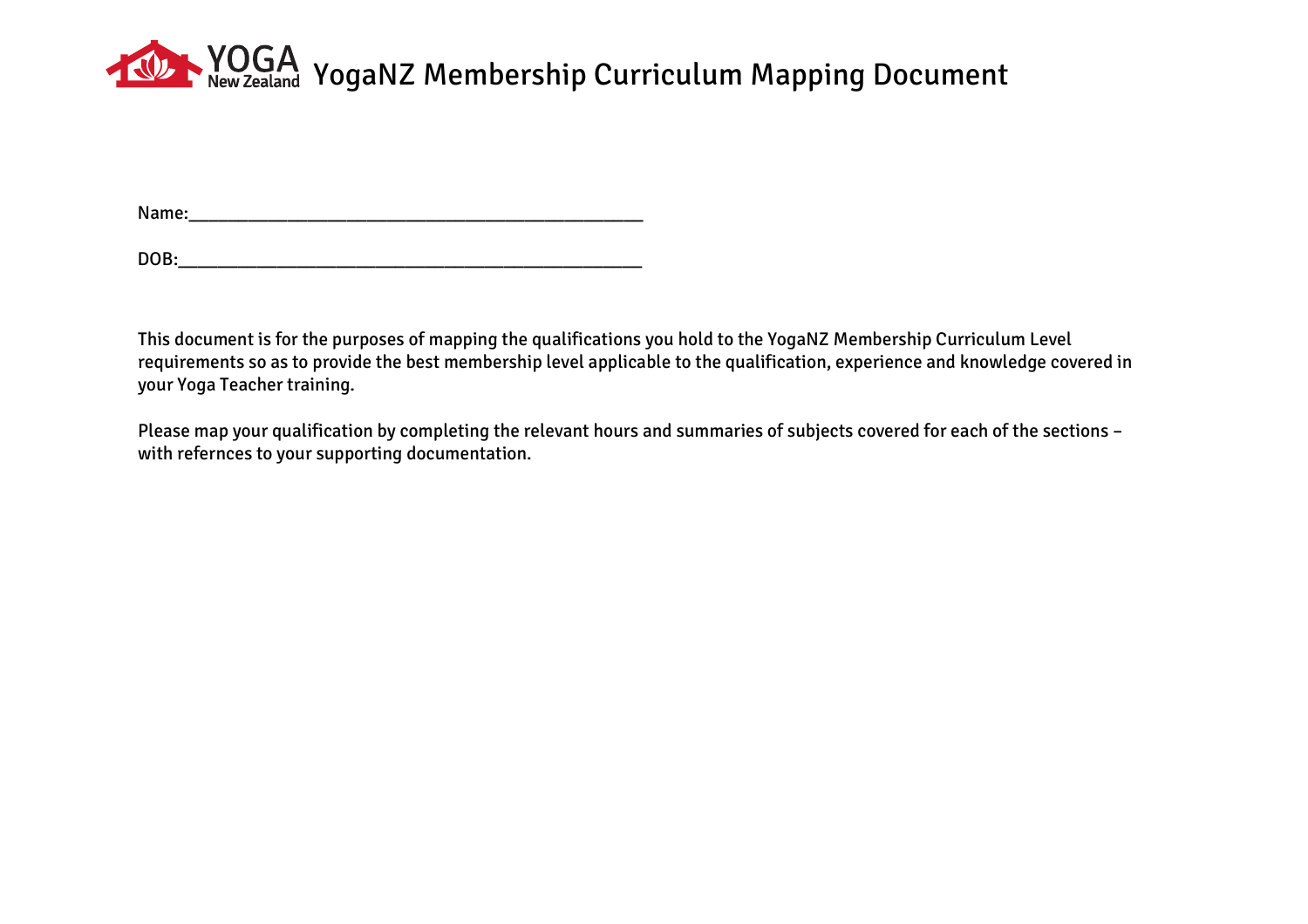| <b>Curriculum Area</b>                                                                                                                                                                                                              | <b>Contact</b><br><b>Hours</b> | Non-<br><b>Contact</b><br><b>Hours</b> | Summary of subjects completed. | Documentation reference (to your own<br>supporting documentation). |
|-------------------------------------------------------------------------------------------------------------------------------------------------------------------------------------------------------------------------------------|--------------------------------|----------------------------------------|--------------------------------|--------------------------------------------------------------------|
| <b>Anatomy and Physiology: - Study</b><br>of the anatomy and functional<br>physiology of bodily systems.<br>L1: 30/5 L2: 30/5 L3: 50/10 L4:<br>90/20 (study hours/applying to<br>yoga teaching hours)                               |                                |                                        |                                |                                                                    |
| Yogic Physiology: - Study of subtle<br>yogic physiology and energy fields,<br>such as: nadis, koshas, chakras,<br>gunas. etc. (study of Ayurveda not<br>counted)<br>L1: 5 L2: 20 L3: 30 L4: 50 (hours<br>spent on yogic physiology) |                                |                                        |                                |                                                                    |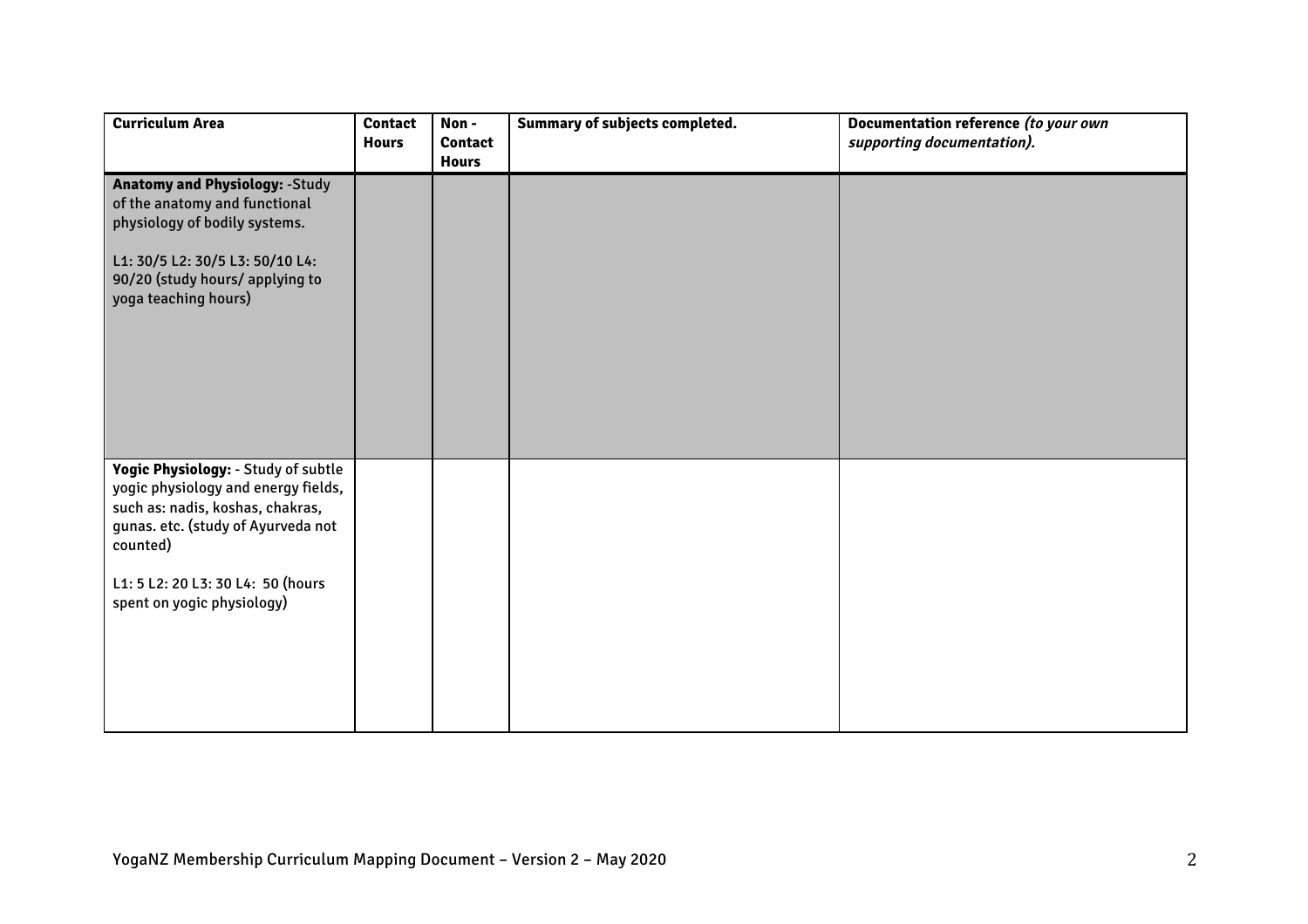| <b>Curriculum Area</b>                                                                                                                                                                                                                                                                                                                                                                                   | <b>Contact</b><br><b>Hours</b> | Non-<br><b>Contact</b><br><b>Hours</b> | Summary of subjects completed. | Documentation reference (to your own<br>supporting documentation). |
|----------------------------------------------------------------------------------------------------------------------------------------------------------------------------------------------------------------------------------------------------------------------------------------------------------------------------------------------------------------------------------------------------------|--------------------------------|----------------------------------------|--------------------------------|--------------------------------------------------------------------|
| Philosophy, Ethics and Lifestyle: -<br>Study of the yogic philosophies and<br>yoga educational texts, ethics for yoga<br>teachers, yoga lifestyle. At least the<br>following must be included: > Yoga<br>Sutras of Patanjali > Hatha Yoga<br>Pradipika > Bhagavad Gita<br>L1: 30/20 + 2 hours on ethics L2: 50/30<br>L3: 70/50 L4: 100/80(study hours/<br>applying Philosophy to yoga teaching<br>hours) |                                |                                        |                                |                                                                    |
| <b>Teaching Methodology: - Study and</b><br>practice of teaching methodologies<br>such as: principles of demonstration,<br>observation, communication,<br>assistance, correction, adjustments,<br>instruction, teaching styles, learning<br>styles, etc.<br>L1: 30/5 L2: 30/5 L3: 50/10 L4: 90/20<br>(hours applied to Teaching<br>methodology)                                                          |                                |                                        |                                |                                                                    |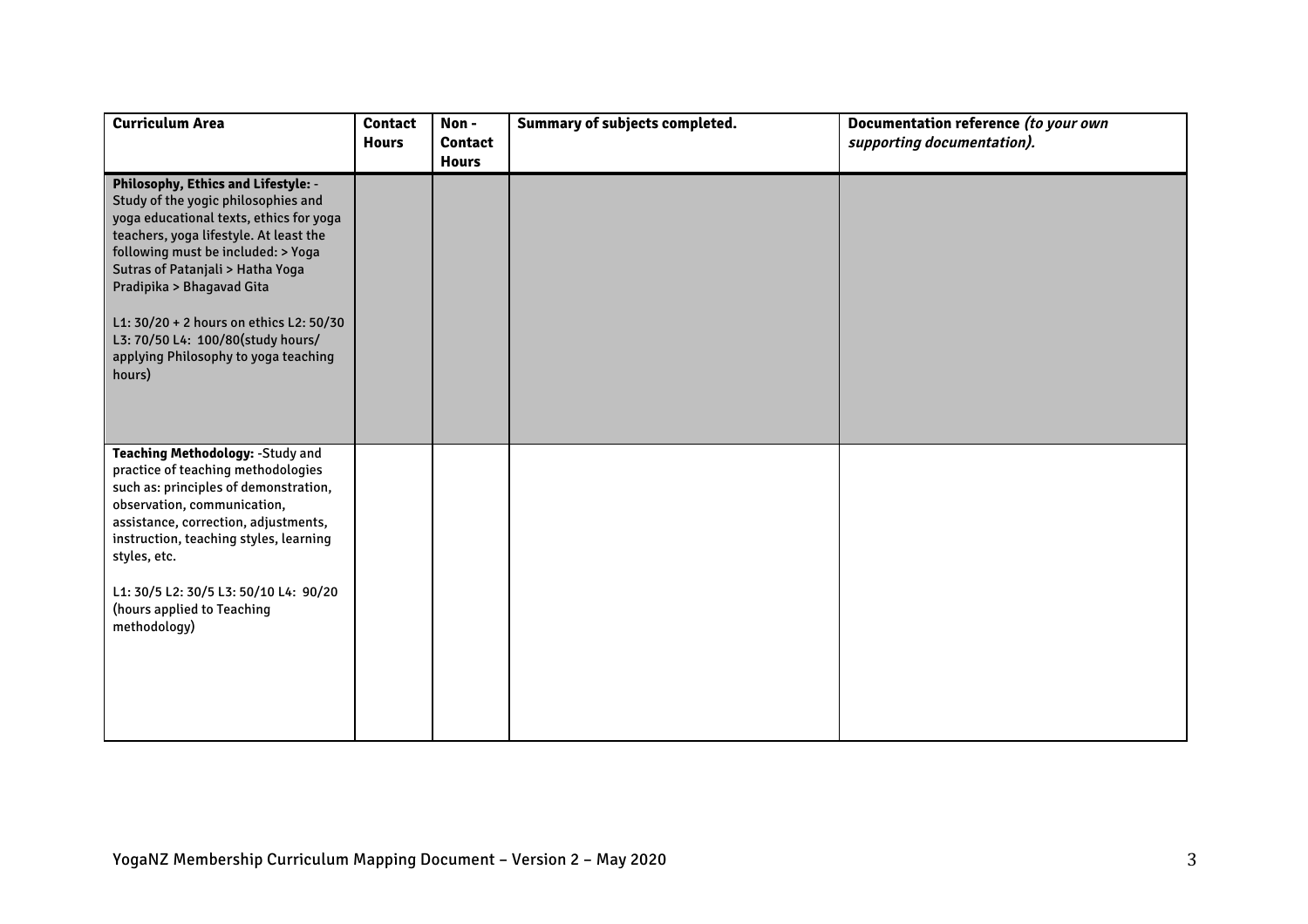| <b>Curriculum Area</b>                                                                                                                                                                                                                                                                                                                                                                                                                                    | <b>Contact</b><br><b>Hours</b> | Non-<br><b>Contact</b><br><b>Hours</b> | Summary of subjects completed. | Documentation reference (to your own<br>supporting documentation). |
|-----------------------------------------------------------------------------------------------------------------------------------------------------------------------------------------------------------------------------------------------------------------------------------------------------------------------------------------------------------------------------------------------------------------------------------------------------------|--------------------------------|----------------------------------------|--------------------------------|--------------------------------------------------------------------|
| <b>Integrative Practice and Teaching</b><br>(Practicum): - Such as: supervised<br>teaching practice, observation of<br>teaching, assistance in classes taught<br>by a qualified teacher, receiving and<br>giving feedback. This includes<br>professional on-going mentoring and<br>supervision under a more senior<br>teacher. L1: 10 L2: 40 L3: 50 L4: 70<br>(hours applied to practicum)                                                                |                                |                                        |                                |                                                                    |
| Other training hours or<br>specialities: - May be distributed<br>among the categories above or in<br>an area of specialisation such as:<br>therapeutic use of asana,<br>pranayama, relaxation, meditation,<br>cleansing practices, yoga for<br>special needs groups such as<br>children, pre/post natal, etc.<br>* suggested 30 to 50 hours per<br>modality of specialization.L1: nil<br>L2: 30 L3: 50 L4: 300 (hours<br>applied to Teaching methodology) |                                |                                        |                                |                                                                    |